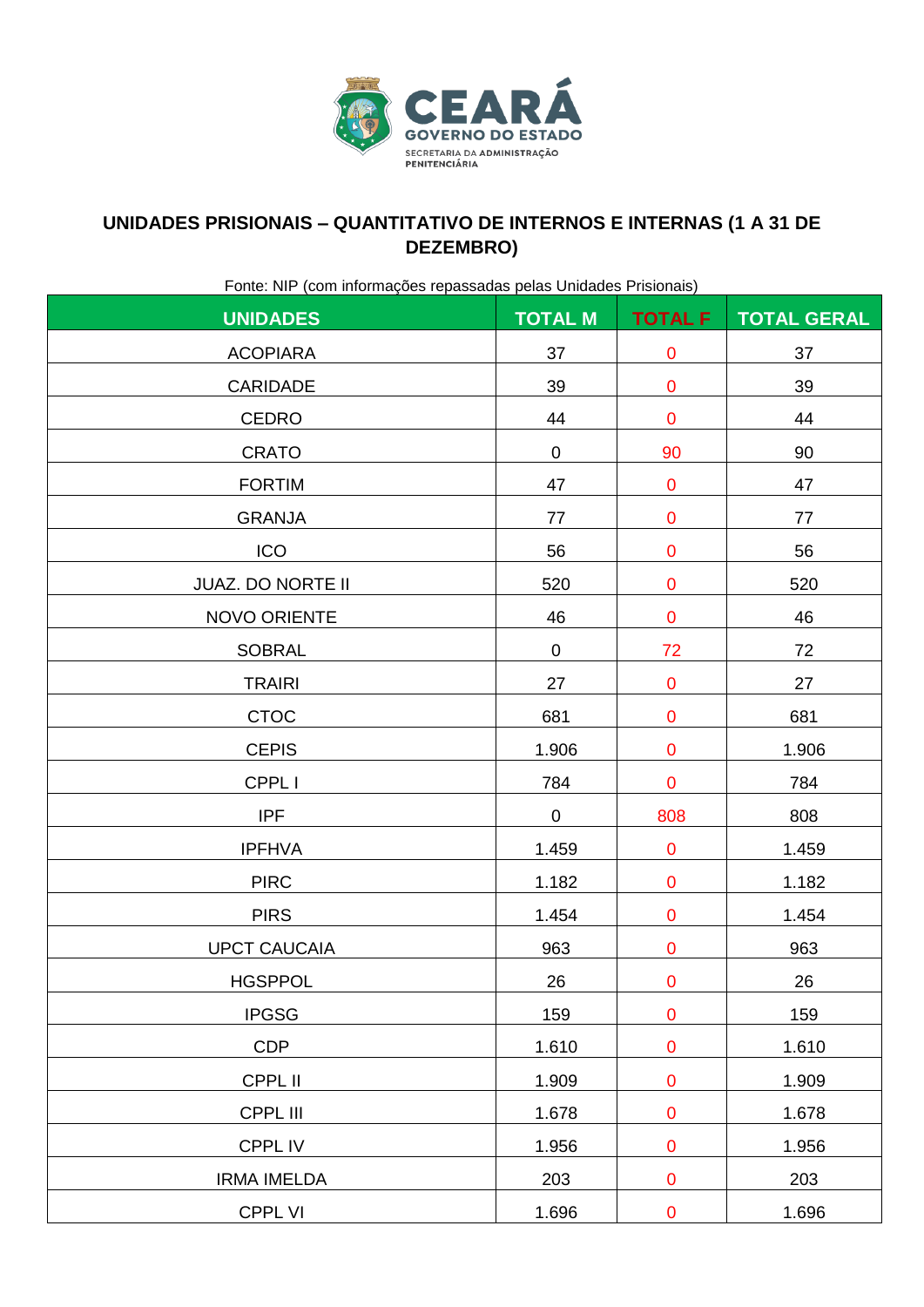| <b>UPPJSA</b>                                          | 1.674  |     | 1.674  |
|--------------------------------------------------------|--------|-----|--------|
| <b>IPPOO II</b>                                        | 1.732  |     | 1.732  |
| <b>UPSM</b>                                            | 99     |     | 99     |
| TOTAL (PESSOAS PRESAS NO SISTEMA<br><b>CARCERÁRIO)</b> | 22.426 | 992 | 23.418 |

# **ATIVAÇÕES POR REGIME E NÚCLEO**

|                      | <b>REGIME</b>     |     |                  |                  |                       |                |
|----------------------|-------------------|-----|------------------|------------------|-----------------------|----------------|
|                      | <b>PROVISÓRIO</b> |     | <b>CONDENADO</b> |                  | <b>MARIA DA PENHA</b> |                |
| <b>NÚCLEO</b>        | M                 | F.  | M                | F                | <b>AGRESSOR</b>       | <b>VITIMA</b>  |
| <b>CARIRI</b>        | 45                | 11  | 61               | 5                | 9                     | 13             |
| SERTÃO CENTRAL       | 15                | 4   | 5                | $\mathbf 0$      | $\mathbf 0$           | $\overline{2}$ |
| <b>NORTE</b>         | 17                | 2   | 63               | $\overline{2}$   | 0                     | $\mathbf 0$    |
| <b>CENTRO SUL</b>    | 15                | 2   | $\overline{7}$   | $\boldsymbol{0}$ |                       | $\overline{2}$ |
| <b>LITORAL OESTE</b> | 44                | 2   | $\overline{5}$   | 1                |                       | $\mathbf 0$    |
| <b>RMF</b>           | 188               | 31  | 186              | 18               | 13                    | 16             |
| <b>SUBTOTAL</b>      | 324               | 52  | 327              | 26               | 24                    | 33             |
| <b>TOTAL</b>         |                   | 376 | 353              |                  | 57                    |                |

# **NOVAS ATIVAÇÕES - CUSTÓDIA**

|              | - -<br>M |         | <b>AGRESSOR</b> | <b>VITIMA</b> |
|--------------|----------|---------|-----------------|---------------|
|              | 80       | ົ<br>ΔJ |                 |               |
| <b>TOTAL</b> | 103      |         |                 |               |

#### **TOTAL DE PESSOAS MONITORADAS NO SISTEMA EM DEZEMBRO: 7.369**

## **PROJETOS DE INCLUSÃO SOCIAL (1 A 31 DE DEZEMBRO)**

| <b>NÚCLEOS</b>           | <b>BENEFICIADOS</b> |
|--------------------------|---------------------|
| <b>TRABALHO DO PRESO</b> | 3.913               |
| CAPACITAÇÃO PROFISSIONAL | 1.957               |
| <b>CULTURA</b>           | 9.141               |
| <b>EDUCAÇÃO</b>          | 2.895               |
| ASSISTÊNCIA AO EGRESSO   | 315                 |
| <b>TOTAL</b>             | 17.290              |